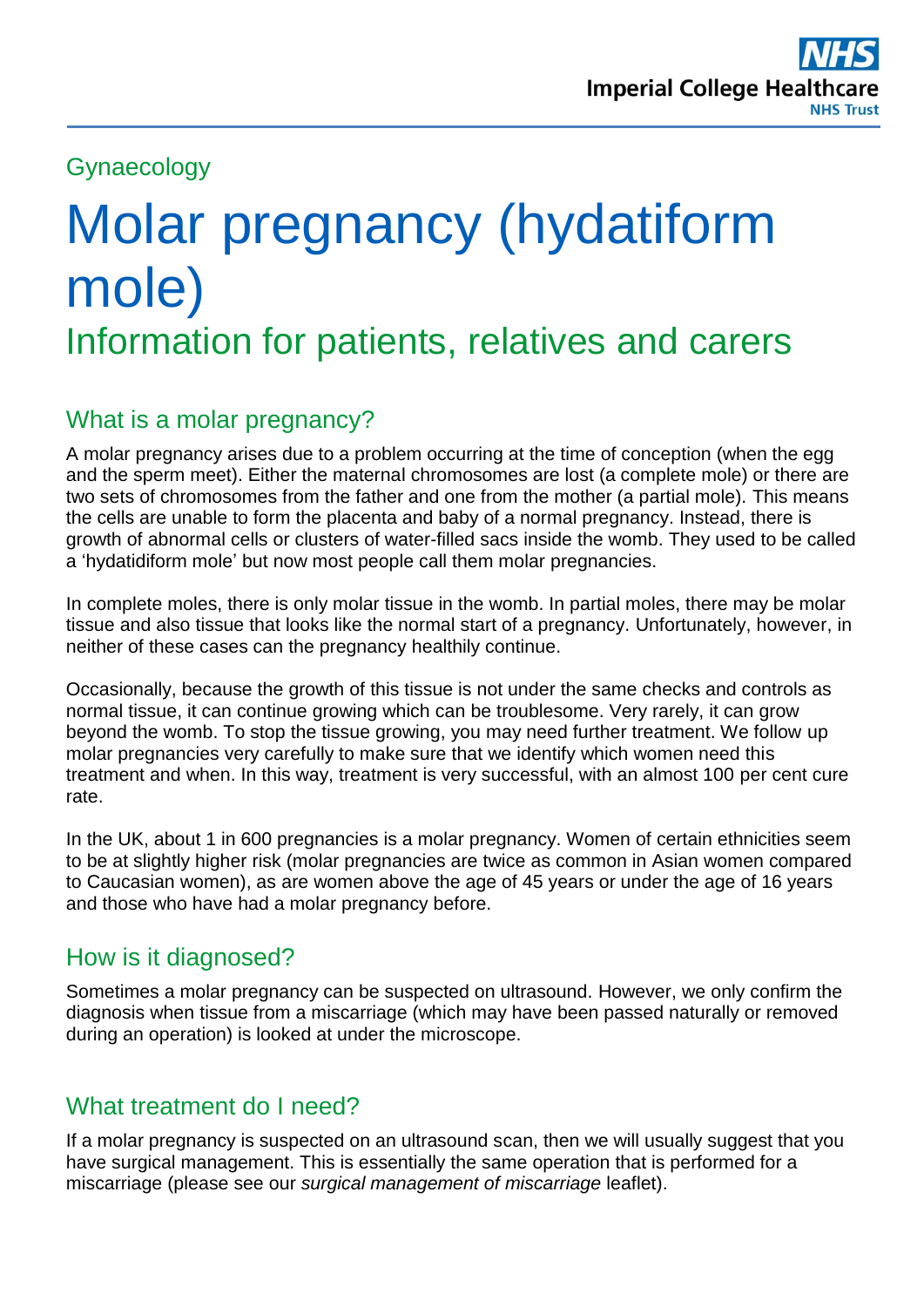If the operation has already been performed or you had passed the pregnancy tissue naturally, most of the time you will not then need any further treatment. Because of the risk of the molar pregnancy tissue persisting and growing, however, we need to follow things up carefully. We refer all patients to Charing Cross Hospital for follow up, which is one of three units in the country with a specialist service for molar pregnancy.

Once we've made the referral, they will contact you within two weeks. They will send you urine pots to fill and send back and/or blood sample pots for you to take to your GP to have blood taken. By monitoring the level of pregnancy hormone they can check that the levels stay low. For women with complete moles, they follow up for at least six months. For women with partial moles, they follow up for at least four weeks after a negative hormone test.

If the levels of pregnancy hormone start increasing or don't drop to normal, then it can be a sign that you need some treatment (chemotherapy – which is just the medical term for using chemicals (or drugs) for treatment). For complete moles, approximately 15 in 100 women will need additional treatment. For partial moles, the proportion is smaller: approximately 1 in 200. The good thing about doing the monitoring is that the need for any treatment will be picked up early. This treatment is very effective with an almost 100 per cent cure rate.

Very rarely, the molar pregnancy tissue can become cancerous. This means it grows quickly and can spread to other parts of the body. This condition is known as 'choriocarcinoma'. This sounds frightening but you should be reassured that it is very rare (there are less than 20 cases of this each year in the UK) and that treatment is very successful.

#### Future pregnancy and contraception

We advise you not to get pregnant again until you have been discharged from follow up. If you've needed chemotherapy, we ask you to wait a year. It is important that you use a reliable contraception during this time and you should discuss your options with your doctor.

Following any future pregnancies, no matter what the outcome (whether you give birth or have a miscarriage), you should tell the screening centre. Pregnancy hormone levels are measured six to eight weeks after the end of any future pregnancy. This is to rule out another molar pregnancy.

## Contact details

Once you have been referred to Charing Cross Hospital you can phone their advisory line on 020 3311 1409 (Monday to Friday, 09.00 to 13.00 or 14.00 to 16.00)

You can access all of our gynaecology leaflets here [www.imperial.nhs.uk/our-services/gynaecology/patient-information](http://www.imperial.nhs.uk/our-services/gynaecology/patient-information)